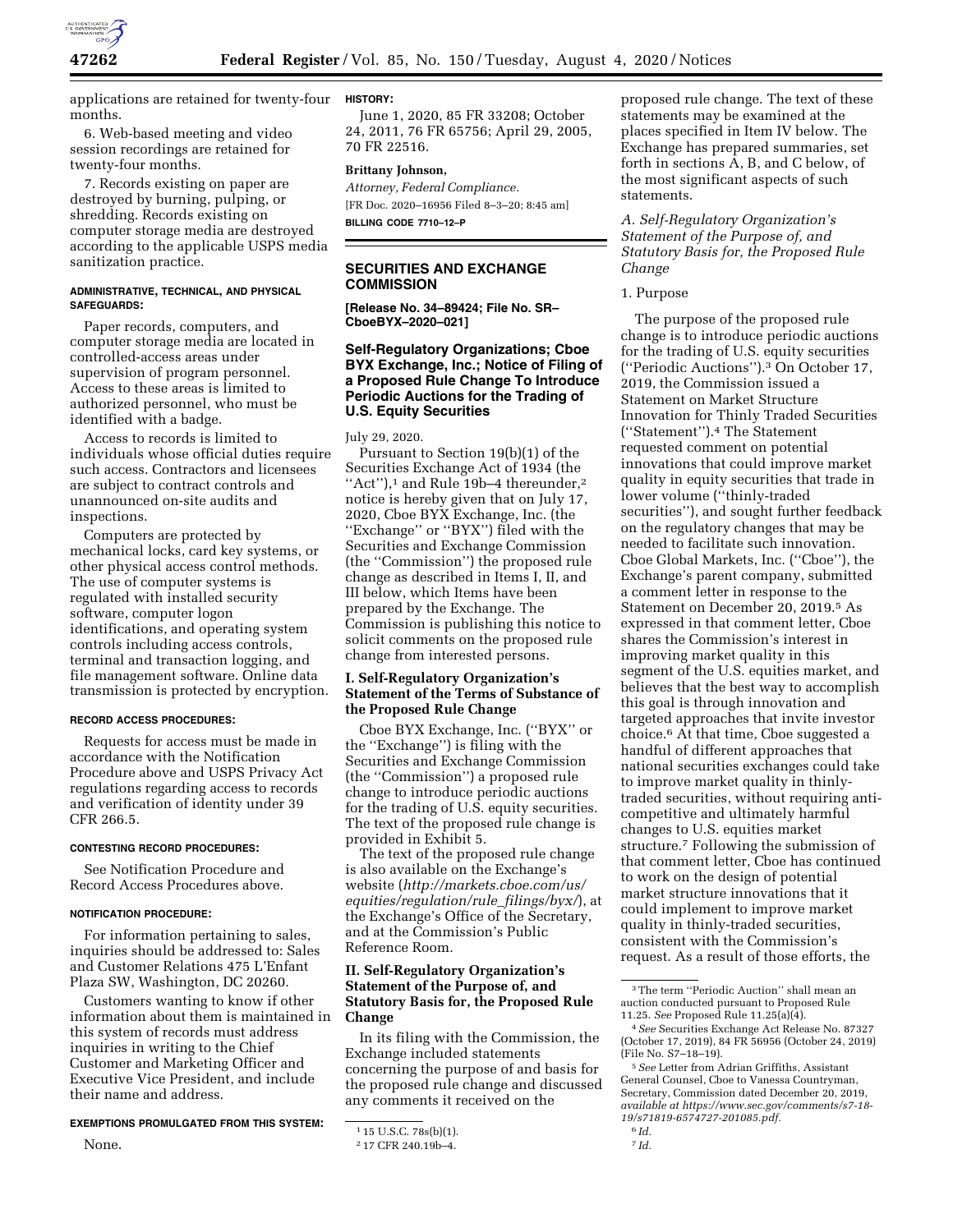Exchange is now proposing to implement Periodic Auctions.

As proposed, Periodic Auctions of one hundred milliseconds would be conducted throughout the course of the trading day when there are matching buy and sell Periodic Auction Orders, as defined below, that are available to trade in such an auction. Periodic Auctions would not interrupt trading in the continuous market, and would be price forming auctions that are executed at the price level that maximizes the total number of shares in both the auction book and the continuous market that are executed in the auction. While Periodic Auctions would be available in all securities traded on the Exchange, the Exchange believes that this trading mechanism would be particularly valuable for securities that trade in lower volume and consequently suffer from wider spreads and less liquidity displayed in the public markets. Cboe has been a global leader in the implementation of periodic auctions, and currently runs the largest periodic auction book for the trading of European equities. The proposed Periodic Auctions that the Exchange would implement are based on the model that Cboe offers to clients in Europe, with targeted changes to adapt this model for the U.S. equities market. The Exchange believes that its implementation of Periodic Auctions would enhance the ability for investors to source liquidity in both thinly-traded securities where liquidity is naturally more scarce, as well as in more actively traded securities, including where available liquidity may be diminished due to increased volatility or other market conditions. Today, U.S. equities market participants are largely limited to two significant liquidity events where orders are pooled and executed at a single point in time—*i.e.,* the opening and closing auctions. During the rest of the trading day, liquidity may be more limited, particularly for market participants that are seeking to trade larger orders. As proposed, Periodic Auctions would offer a new price forming auction that could be utilized by investors seeking liquidity, including block-size liquidity, during the course of the trading day. The Exchange believes that concentrating available liquidity in Periodic Auctions that would take place when the Exchange has received matching auctionable buy and sell orders would assist investors in obtaining needed liquidity, particularly in the case of investors seeking to execute larger orders that would be difficult to execute without market impact in the continuous market. In

addition, since the proposed Periodic Auctions would be price forming, these auctions would perform a valuable price discovery function, which may be particularly helpful for investors when trading thinly-traded or other securities that typically trade with wider spreads.

## I. Order Entry and Cancellation

The Exchange would offer Periodic Auction Only Orders and Periodic Auction Eligible Orders,8 both of which indicate a member's desire to initiate a Periodic Auction, if possible, as well as Continuous Book Orders that would not initiate a Periodic Auction but would be eligible to participate in such an auction when it is executed.9 Thus, as provided in Proposed Rule 11.25(b), Users may enter Periodic Auction Orders, *i.e.,*  Periodic Auction Only Orders or Periodic Auction Eligible Orders,<sup>10</sup> that are eligible to initiate Periodic Auctions pursuant to Proposed Rule 11.25(c), as discussed later in this proposed rule change, and Continuous Book Orders that may participate in such Periodic Auctions if present on the Continuous Book at the time a Periodic Auction is executed. As explained in more detail below, the ability to choose between Periodic Auction Only Orders, Periodic Auction Eligible Orders, and Continuous Book Orders would allow members to control how their orders are handled in Periodic Auctions—*e.g.,*  whether the order is able to initiate a Periodic Auction, or not, and whether the order participates on the Continuous Book, or not. The choice of different methods of participating in Periodic Auctions would therefore provide flexibility to members based on their individual business needs, or the needs of their customers. Regardless of the type of order submitted, orders entered on the Exchange that are present when a Periodic Auction is executed would generally be eligible to participate in that execution. The proposed

9The term ''Continuous Book Order'' shall mean an order on the BYX Book that is not a Periodic Auction Order, and the term ''Continuous Book'' shall mean System's electronic file of such Continuous Book Orders. *See* Proposed Rule 11.25(a)(2).

introduction of Periodic Auctions would therefore benefit both Users explicitly seeking to use this functionality, as well as other Users that may benefit from any increased liquidity routed to the Exchange in order to participate in such Periodic Auctions.

*General Requirements for Order Entry and Cancellation.* Periodic Auction Orders and Continuous Book Orders may be modified and/or cancelled at any time, including during the Periodic Auction Period,11 at the discretion of the User. Periodic Auctions are designed to allow seamless participation in a price forming auction process without impacting continuous trading, and market participants would therefore remain able to manage orders that they have entered to participate in such auctions during the course of the trading day. Since some Users may not wish to cancel Periodic Auction Orders inadvertently during the course of an ongoing Periodic Auction, however, the Exchange would provide an optional instruction that would allow such Users to instruct the Exchange not to cancel a Periodic Auction Order during a Periodic Auction Period if it is marketable at the Periodic Auction Book Price.12

Given that Periodic Auctions are designed, in part, to facilitate the sourcing of larger blocks of liquidity that may not be available in continuous trading, the Exchange would also implement certain size restrictions that would be applicable to Periodic Auction Orders. Specifically, Periodic Auction Orders would have to be for a size of 100 shares or more in securities priced below \$500 based on the consolidated last sale price, *i.e.,* the last sale price that is disseminated by the securities information processor, or if no consolidated last sale price is available, the previous day's closing price.13 There would be no similar size restrictions for higher-priced securities, where such a

<sup>8</sup>A ''Periodic Auction Only Order'' is a Limit Order entered with an instruction to participate solely in Periodic Auctions pursuant to Proposed Rule 11.25. A ''Periodic Auction Eligible Order'' is a Non-Displayed Limit Order eligible to trade on the Continuous Book that is entered with an instruction to also initiate a Periodic Auction, if possible, pursuant to Proposed Rule 11.25. *See* Proposed Rule 11.25(b)(1)–(2).

<sup>10</sup>The term ''Periodic Auction Order'' shall mean a ''Periodic Auction Only Order'' or ''Periodic Auction Eligible Order'' as those terms are defined in Proposed Rules 11.25(b)(1)–(2), and the term ''Periodic Auction Book'' shall mean the System's electronic file of such Periodic Auction Orders.. *See*  Proposed Rule 11.25(a)(6).

 $^{\rm 11}\!$  The term ''Periodic Auction Period'' would be defined in Proposed Rule 11.25(a)(8) as the fixed time period of 100 milliseconds for conducting a Periodic Auction.

<sup>12</sup>The Periodic Auction Book Price is an indicative price that is designed to provide information about the price where a Periodic Auction may ultimately be executed. *See* infra note 28. The instruction to ''lock-in'' a Periodic Auction Order would be included as a port setting that a User can use to flag any orders entered through a particular port. Users that wish to use this feature must use the port setting and would not be able to flag individual orders on an order-by-order basis.

<sup>13</sup>Periodic Auction Only Orders that do not meet applicable size requirements would be rejected. Periodic Auction Eligible Orders would be handled as Continuous Book Orders, and would be eligible to trade on the Continuous Book based on User instructions.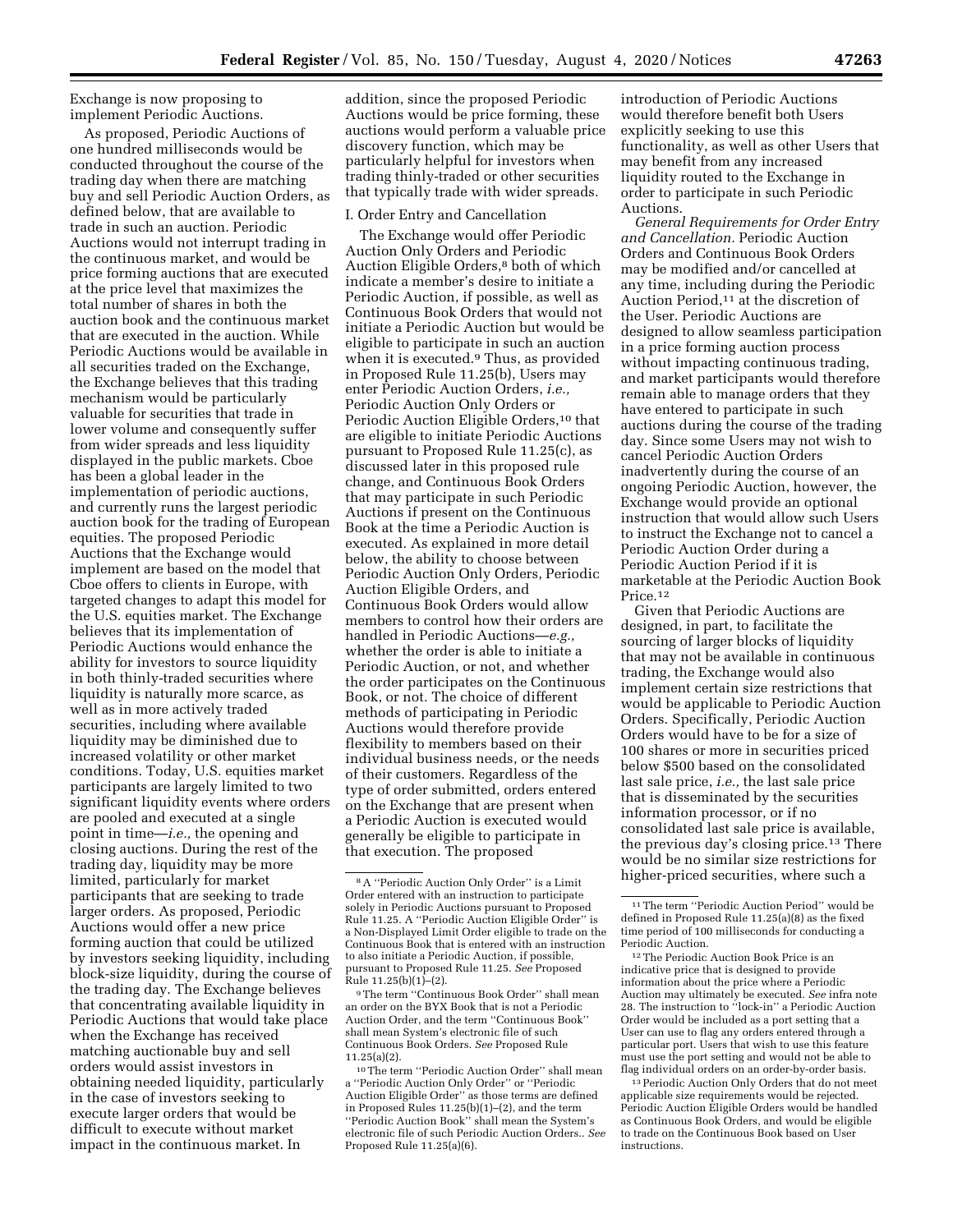size requirement would require a higher notional value to participate in a Periodic Auction.

*Periodic Auction Only Orders.* A ''Periodic Auction Only Order'' would be defined in proposed Rule 11.25(b)(1) as a Limit Order entered with an instruction to participate solely in Periodic Auctions pursuant to Proposed Rule 11.25. The Periodic Auction Only Order is designed for market participants that want to access liquidity that is available in one or more Periodic Auctions and do not wish to participate in the continuous market. As such, a Periodic Auction Only Order would not be eligible for execution on the Continuous Book. Instead, such orders would remain on the Periodic Auction Book for participation in Periodic Auctions until executed or cancelled.

Periodic Auction Only Orders would only be accepted with a time-in-force of Regular Hours Only (''RHO'') or immediate-or-cancel (''IOC''). Specifically, Periodic Auction Only Orders entered outside of Regular Trading Hours must include a time-inforce of Regular Hours Only (''RHO'') as the Exchange would conduct Periodic Auctions only during Regular Trading Hours,14 and not during the Early Trading,15 Pre-Opening,16 or After Hours Trading Sessions.17 Periodic Auction Only Orders entered during Regular Trading Hours may be either RHO or immediate-or-cancel (''IOC''). If entered with a time-in-force of IOC, the order must include an instruction pursuant to Proposed Rule 11.25(b) not to cancel the order during a Periodic Auction Period if it is marketable at the Periodic Auction Book Price. As previously discussed, with the inclusion of this instruction, an order that initiates a Periodic Auction would be considered ''locked-in'' and would not be cancellable by the entering User during the course of an ongoing Periodic Auction Period unless it is not marketable at the Periodic Auction Book Price. An IOC order entered with this instruction would therefore be able to immediately initiate a Periodic Auction on entry. And, if it does so, it would not be cancelled for the duration of the Periodic Auction Period, except in

circumstances where the Periodic Auction Book Price indicates that the order might not be executable, thereby ensuring that Periodic Auction Only Orders entered with these attributes would ordinarily be eligible to participate in Periodic Auctions that they initiate.

The Exchange believes that the Periodic Auction Only Order may be particularly valuable for market participants that are seeking to execute larger orders that they may not be willing expose for trading on the Continuous Book. Thus, the Exchange would permit Users to specify a minimum execution quantity for their Periodic Auction Only Orders. A Periodic Auction Only Order entered with a minimum execution quantity would be executed in a Periodic Auction only if the minimum size specified can be executed against one or more contra-side Periodic Auction Orders or Continuous Book Orders. The Exchange offers Minimum Quantity Orders to Users that trade on the Continuous Book today.18 The proposed instruction that could be attached to a Periodic Auction Only Order is similar to the current Minimum Quantity Orders used for trading on the Continuous Book but would only permit the default handling of that order type, and would not allow a member to alternatively specify that the minimum quantity condition be satisfied by each individual contra-side order. Periodic Auction Eligible Orders and Continuous Book Orders entered as Minimum Quantity Orders would be subject to similar restrictions.

In addition, the Exchange believes that some Users may wish to use Periodic Auctions to seek liquidity at or better than a pegged price that is based on the applicable national best bid and offer (''NBBO''). The Exchange would therefore allow a User to optionally include an instruction on its Periodic Auction Only Orders to peg such orders to either the midpoint of the NBBO (''midpoint peg''), or the same side of the NBBO (''primary peg''). Similar to pegging instructions offered for Continuous Book Orders today,19 Periodic Auction Only Orders entered with a primary peg instruction could be pegged to the NBB or NBO, or a certain amount above the NBB or below the NBO (''offset'').20 The inclusion of a

pegging instruction for Periodic Auction Only Orders would ensure that Users have the opportunity to specify that these orders are only executed at prices defined in relation to the market for the particular security, including midpoint executions that offer price improvement compared to the applicable NBBO.

*Periodic Auction Eligible Orders.* A ''Periodic Auction Eligible Order'' would be defined in Proposed Rule 11.25(b)(2) as a Non-Displayed Limit Order eligible to trade on the Continuous Book that is entered with an instruction to also initiate a Periodic Auction, if possible, pursuant to Proposed Rule 11.25. The Periodic Auction Eligible Order would allow market participants to trade in the continuous market during the course of the trading day, with the ability to also initiate Periodic Auctions when there is contra-side liquidity available to trade. The Exchange notes that there may be situations where an incoming Periodic Auction Eligible Order would be able to either initiate a Periodic Auction, or alternatively trade immediately with one or more orders resting on the Continuous Book. Since Periodic Auction Eligible Orders are geared towards participation in Periodic Auctions, with attendant price discovery benefits and potential price improvement opportunities, an incoming Periodic Auction Eligible Order that is eligible both to trade on the Continuous Book and initiate a Periodic Auction would initiate a Periodic Auction. For similar reasons, Periodic Auction Eligible Orders would not trade on the Continuous Book during a Periodic Auction Period in the security. Although the Exchange would not halt or otherwise suspend trading on the Continuous Book while conducting a Periodic Auction, the Exchange believes that Periodic Auction Eligible Orders that are designed for use in Periodic Auctions should preference trading in such auctions over trading on the Continuous Book.

The time-in-force included on a Periodic Auction Eligible Order would also need to allow the order to be entered and remain on the Periodic Auction Book during the course of a Periodic Auction. As a result, there would be certain limitations on the entry of Periodic Auction Eligible Orders with a time-in-IOC or fill-or-kill (''FOK''). An IOC order is defined in BYX Rule 11.9(b)(1) as a limit order that is to be executed in whole or in part as soon as such order is received. Thus, under the ordinary terms of an IOC order, if such an order were to initiate a Periodic Auction, it would generally not be available for later execution at

<sup>14</sup>The term ''Regular Trading Hours'' means the time between 9:30 a.m. and 4:00 p.m. Eastern Time. *See* BYX Rule 1.5(w).

<sup>15</sup>The term ''Early Trading Session'' means the time between 7:00 a.m. and 8:00 a.m. Eastern Time. *See* BYX Rule 1.5(ee).

<sup>16</sup>The term ''Pre-Opening Session'' means the time between 8:00 a.m. and 9:30 a.m. Eastern Time. *See* BYX Rule 1.5(r).

<sup>17</sup>The term ''After Hours Trading Session'' means the time between 4:00 p.m. and 8:00 p.m. Eastern Time. *See* BYX Rule 1.5(c).

<sup>18</sup>*See* BYX Rule 11.9(c)(5).

<sup>19</sup>*See* BYX Rule 11.9(c)(8)(A).

<sup>20</sup>Since Periodic Auctions are restricted from trading outside of the applicable Protected NBBO, the offset included on such orders would have to result in the order being more aggressive than the NBBO—*i.e.,* priced higher for buy orders or lower for sell orders.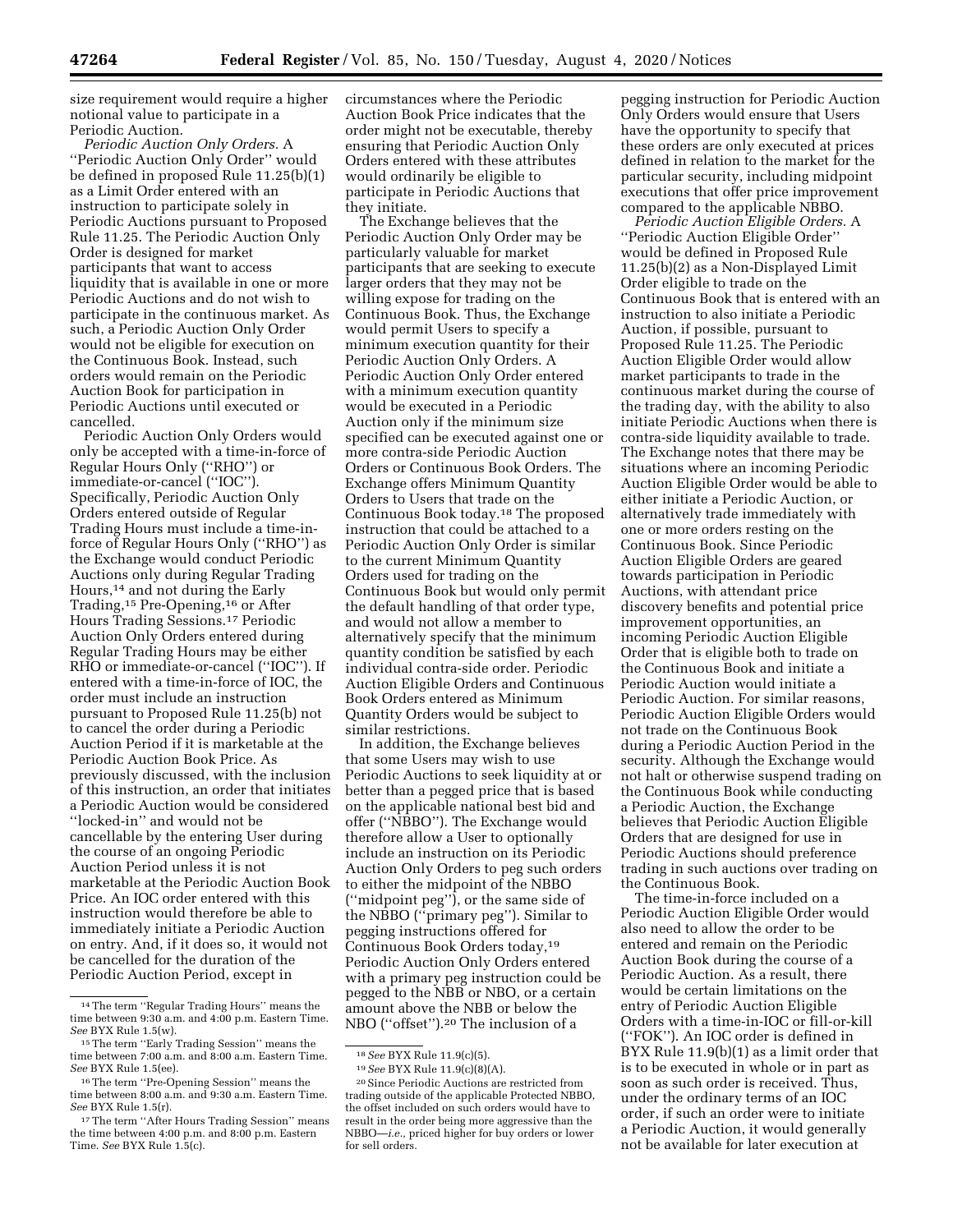the end of any Periodic Auction Period. To ensure that IOC orders that initiate a Periodic Auction are eligible to participate in the auction's eventual execution, the Exchange therefore proposes that Periodic Auction Eligible Orders entered with a time-in-force of IOC must include an instruction pursuant to Proposed Rule 11.25(b) not to cancel the order during a Periodic Auction Period if it is marketable at the Periodic Auction Book Price. Such Periodic Auction Eligible Orders would be handled in a manner consistent with that described above with respect to Periodic Auction Only Orders. Similarly, an FOK order is defined in BYX Rule 11.9(b)(6) as a limit order that is to be executed in its entirety as soon as it is received and, if not so executed, cancelled. The Exchange is not proposing to support the use of FOK orders in Periodic Auctions, and therefore Periodic Auction Eligible Orders would not be able to be entered with a time-in-force of FOK.21

As previously explained, the Exchange believes that Users seeking liquidity in Periodic Auctions may wish to use such auctions to receive an execution at prices at or better than the midpoint of the NBBO. The Exchange currently offers functionality that allows members entering Mid-Point Peg Orders on the Continuous Book to forgo an execution in situations where the NBBO is locked.22 However, in order to avoid a Periodic Auction from being initiated that may not ultimately result in an execution during a locked market, Mid-Point Peg Orders that are entered with an instruction to not execute when the NBBO is locked would not be eligible to be entered as Periodic Auction Eligible Orders.23 This handling would mirror the handling of Periodic Auction Orders, which as proposed could be entered with a midpoint peg instruction, but would not include any further instructions that would allow the User to elect not to trade during a locked market.

Since the Exchange believes that Periodic Auctions may be beneficial to market participants trading larger orders that they may not want to be executed

unless a specified minimum size can be satisfied, the Exchange would also allow for Minimum Quantity Orders to be entered as Periodic Auction Eligible Orders. As previously discussed, the Exchange currently offers two variants of this order type. By default, a Minimum Quantity Order would execute upon entry against a single order or multiple aggregated orders simultaneously. Alternatively, such orders may be entered with an instruction that the order not trade with multiple aggregated orders simultaneously, and that the minimum quantity condition instead be satisfied by each individual order resting on the Continuous Book. As proposed, Minimum Quantity Orders, as defined in Rule 11.9(c)(5), may be entered as Periodic Auction Eligible Orders only if the order includes the default instruction that allows the minimum size specified to be executed against one or more contra-side orders—*i.e.,* similar to the proposed handling of Periodic Auction Only Orders entered with a minimum execution quantity instruction. Orders entered with the alternative instruction that requires the minimum size specified to be satisfied by each individual contra-side order would not be eligible to be entered as Periodic Auction Eligible Orders. As discussed later in this proposed rule change, similar restrictions would also apply to Continuous Book Orders, which would not participate in Periodic Auctions if entered with this alternative instruction.

Finally, similar to the opening process used to begin trading in a security pursuant to BYX Rule 11.23: (1) Discretionary Orders, as defined in rule 11.9(c)(10), would be eligible to participate only up to their ranked price for buy orders or down to their ranked price for sell orders; 24 and (2) all Pegged Orders and Mid-Point Peg Orders, as defined in BYX Rule 11.9(c)(8) and (9), would be eligible for execution in Periodic Auctions based on their pegged prices. The Exchange believes that this proposed handling is equally relevant to Periodic Auctions, and would ensure, where appropriate, that the order handling experienced in such Periodic Auctions is familiar to members and investors.

*Continuous Book Orders.* A ''Continuous Book Order'' would be defined in Proposed Rule 11.25(a)(2) as an order on the BYX Book that is not a Periodic Auction Order. Continuous Book Orders, which may participate in the eventual execution of a Periodic

Auction but would not be able to initiate such an auction, would be handled in the same manner as Periodic Auction Eligible Orders solely with respect to handling of (1) Discretionary Orders, and (2) Pegged Orders and Mid-Point Peg Orders, each as discussed in the preceding paragraph. Continuous Book Orders would also be subject to the handling discussed for Periodic Auction Eligible Orders entered as Minimum Quantity Orders, with the caveat that this handling would only apply to Continuous Book Orders entered with the default instruction that permits the execution of such orders against one or more contra-side orders. As proposed, similar to the treatment of Periodic Auction Orders—including both Periodic Auction Only Orders and Periodic Auction Eligible Orders— Continuous Book Orders entered with the alternative instruction that requires the minimum size specified to be satisfied by each individual contra-side order would not be included in Periodic Auctions. However, rather than prohibiting Users from entering Minimum Quantity Orders with this instruction on the Continuous Book, where this instruction may still be valuable for investors, the Exchange would simply prohibit any orders entered with that instruction from participating in the execution of any Periodic Auctions. Finally, Continuous Book Orders that are entered as Reserve Orders, as defined in Rule 11.9(c)(1), would be eligible to participate in Periodic Auctions to the full extent of their displayed size and Reserve Quantity.25

II. Initiation and Publication of Periodic Auction Information

The Exchange would conduct Periodic Auctions during Regular Trading Hours to give market participants an opportunity to obtain liquidity during the course of the trading day. Instead of initiating such auctions on a set schedule, the Exchange would wait until it has executable interest that is eligible to initiate a Periodic Auction, thereby ensuring that Periodic Auctions are only performed when it may be possible for interested market participants to obtain an execution at the end of the Periodic Auction Period. Specifically, as provided in Proposed Rule 11.25(c), a Periodic Auction would be initiated in

<sup>21</sup>Although the Exchange is not proposing any special handling for IOC or FOK orders that are entered as Continuous Book Orders, the Exchange notes that such orders would not participate in Periodic Auctions as they would never be posted to the Continuous Book.

<sup>22</sup>*See* BYX Rule 11.9(c)(9).

<sup>23</sup>This restriction would not apply to Continuous Book Orders. Since Continuous Book Orders do not initiate Periodic Auctions, a Continuous Book Order entered with these instructions would be able to participate in the eventual execution of Periodic Auctions if such execution can take place in accordance with the terms of the order.

<sup>24</sup>The discretionary range of such orders would not be considered in Periodic Auctions.

<sup>25</sup>There are no similar requirements applicable to Periodic Auction Eligible Orders since Reserve Orders include a displayed portion and therefore would not be eligible for entry as Periodic Auction Eligible Orders. As discussed, Periodic Auction Eligible Orders, as defined, would include only Non-Displayed Limit Orders.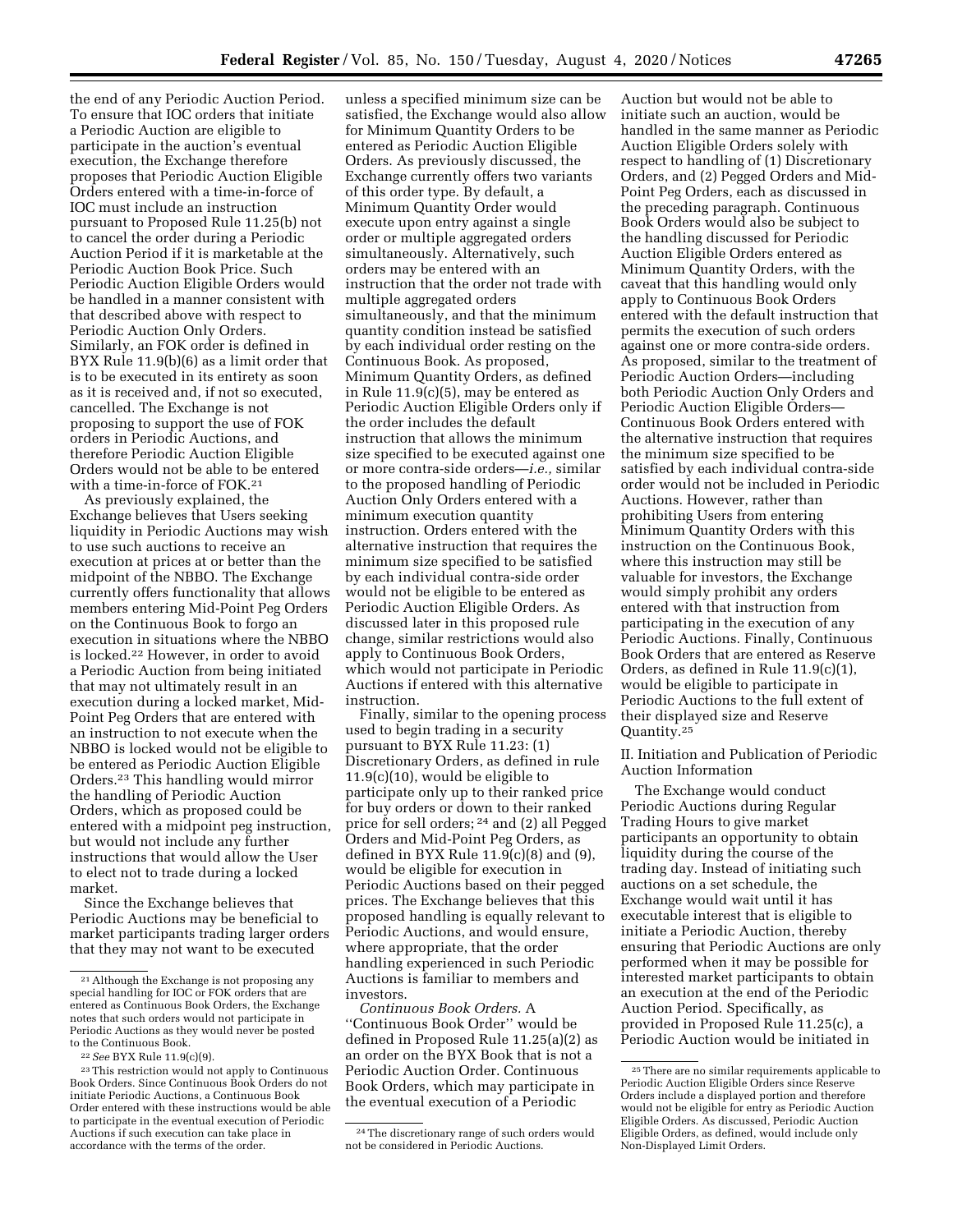a security during Regular Trading Hours when one or more Periodic Auction Orders to buy become executable against one or more Periodic Auction Orders to sell pursuant to Proposed Rule 11.25. This would begin a Periodic Auction Period of 100 milliseconds where the Exchange would match buy and sell orders for potential execution.26

Once the Periodic Auction Period has begun, the Exchange would consolidate any additional Periodic Auction Orders that it receives, which would be used to calculate the information disseminated at a randomized time thereafter in a Periodic Auction Message.27 Specifically, at a randomized time in one millisecond intervals after a Periodic Auction has been initiated and before the end of the Periodic Auction, the Exchange would disseminate via electronic means a Periodic Auction Message that includes two important pieces of information about the Periodic Auction: (1) The Periodic Auction Book Price,28 and (2) and the total number of shares of Periodic Auction Orders that are matched at the Periodic Auction Book Price. With these two pieces of information, market participants would be informed of both the price at which Periodic Auction Orders would match based on current market conditions, and the number of shares of such orders that would be matched. The calculation of the Periodic Auction Book Price would exclude Continuous Book Orders. Although Continuous Book Orders are eligible to trade in a Periodic Auction at the end of the Periodic Auction Period, they are potentially subject to execution on the Continuous Book prior to the execution of the Periodic Auction. As a result, similar to certain information

28The ''Periodic Auction Book Price'' would be defined in Proposed Rule 11.25(a)(5) as the price within the Collar Price Range at which the most shares from the Periodic Auction Book would match. In the event of a volume-based tie at multiple price levels, the Periodic Auction Book Price would be the price that results in the minimum total imbalance. In the event of a volumebased tie and a tie in minimum total imbalance at multiple price levels, the Periodic Auction Book Price would be the price closest to the Volume Based Tie Breaker. As calculated, the Periodic Auction Book Price would be expressed in the minimum increment for the security unless the midpoint of the NBBO establishes the Periodic Auction Book Price.

disseminated by other national securities exchanges in advance of their auctions,29 Continuous Book Orders would not be used to calculate the data elements included in the Periodic Auction Message. After its initial dissemination, a revised Periodic Auction Message would be disseminated in one millisecond intervals for the remaining duration of the auction, thereby ensuring that market participants maintain a current view of the market with which to make appropriate trading decisions throughout the Periodic Auction Period.

III. Determination of Periodic Auction Price

Periodic Auctions are designed to facilitate meaningful price discovery in securities traded on the Exchange throughout the course of the trading day. Similar to the operation of opening and closing auctions in securities listed on the Exchange's affiliate, Cboe BZX Exchange, Inc. (''BZX''),30 as well as similar auctions conducted on other national securities exchanges, Periodic Auctions would therefore be executed at a price that maximizes the number of shares traded in the auction within designated auction collars (''Collar Price Range'').31 Specifically, as provided in Proposed Rule 11.25(d), the Periodic Auction Price would be established by determining the price level within the Collar Price Range that maximizes the number of shares executed between the Continuous Book and Periodic Auction Book in the Periodic Auction.32

The Exchange would also implement certain ''tie-breakers'' that would be

30*See* BZX Rule 11.23(b)(2)(B); (c)(2)(B). 31The term ''Collar Price Range'' shall mean the more restrictive of the Midpoint Collar Price Range, as defined in Proposed Rule 11.25(a)(1), and the Protected NBBO. *See* Proposed Rule 11.25(a)(1). Notwithstanding the foregoing, if the Collar Price Range calculated by the Exchange would be outside of the applicable Price Bands established pursuant to the Limit Up-Limit Down Plan, the Collar Price Range will be capped at such Price Bands. *Id.* 

32The calculation of Collar Price Range, as defined in the Proposed Rule, is described in more detail in Section IV of this proposed rule change As calculated, the Periodic Auction Price would be expressed in the minimum increment for the security unless the midpoint of the NBBO establishes the Periodic Auction Price.

used to determine the applicable Periodic Auction Price if multiple price levels would satisfy the requirement to maximize the number of shares executed in the auction. These tiebreakers would be the same as the tiebreakers currently used for opening and closing auctions on BZX for that exchange's listed securities. Specifically, in the event of a volumebased tie at multiple price levels, the Periodic Auction Price would be the price that results in the minimum total imbalance—*i.e.,* the price at which the number of any executable shares to buy or sell that do not participate in the Periodic Auction is minimized.33 In the event of a volume-based tie and a tie in minimum total imbalance at multiple price levels, the Periodic Auction Price would be the price closest to the Volume Based Tie Breaker, which would be defined in Proposed Rule 11.25(a)(9) as the midpoint of the NBBO for a particular security where the NBBO is a Valid NBBO.34

#### IV. Determination of Collar Price Range

As discussed, the Periodic Auction Price would be constrained by auction collars that are designed to ensure that the execution of a Periodic Auction takes place at a price that is reasonably related to the market for the security. While Periodic Auctions are designed to balance supply and demand through a competitive auction process, the Collar Price Range would restrict trading from occurring at prices that are far away from the market. Specifically, as proposed, the term ''Collar Price Range'' would be defined in Proposed Rule 11.25(a)(1) as the more restrictive of the Midpoint Collar Price Range and the Protected NBBO.35 The Collar Price

34As is the case on the Exchange's affiliate, BZX, for opening and closing auctions for BZX-listed securities, a NBBO would be considered a Valid NBBO where: (i) There is both a NBB and NBO for the security; (ii) the NBBO is not crossed; and (iii) the midpoint of the NBBO is less than the Maximum Percentage away from both the NBB and the NBO as determined by the Exchange and published in a circular distributed to Members with reasonable advance notice prior to initial implementation and any change thereto. *See* BZX Rule 11.23(b)(23). Where the NBBO is not a Valid NBBO, the consolidated last sale price would be used. *Id.* 

35The term ''Midpoint Collar Price Range'' shall mean the range from a set percentage below the Collar Midpoint (as defined below) to above the Collar Midpoint, such set percentage being dependent on the value of the Collar Midpoint at the time of the auction, as described below. *See*  Proposed Rule 11.25(a)(3). The ''Protected NBBO'' is the national best bid or offer that is a Protected Quotation. *See* BYX Rule 1.5(s).

 $^{\rm 26}$  One relevant exception to this would be for Periodic Auctions that would otherwise end after the Regular Trading Session. As previously discussed, Periodic Auctions would only be conducted during Regular Trading Hours. As a result, such Periodic Auctions would be performed at the end of the Regular Trading Session.

<sup>27</sup>The ''Periodic Auction Message'' would be defined in Proposed Rule  $11.25(a)(7)$  as a message disseminated by electronic means that includes information about any matched Periodic Auction Orders on the Periodic Auction Book, as described in Rule 11.25(c).

<sup>29</sup>For example, the ''Current Reference Price'' disseminated ahead of Nasdaq's closing cross is defined as the single price that is at or within the current Nasdaq Market Center best bid and offer at which the maximum number of shares of MOC, LOC, and IO orders can be paired, subject to certain tie-breakers. *See* Nasdaq Rule 4754(a)(7)(A). Nasdaq does not include ''Close Eligible Interest'' entered on its continuous book in determining the Current Reference Price pursuant to Nasdaq Rule 4754(a)(7)(A), nor does it include such orders in its dissemination of the number of shares represented by MOC, LOC, and IO orders that are paired at the Current Reference Price. *See* Nasdaq Rule 4754(a)(7)(B).

 $^{33}$  Selecting a price that would minimize the imbalance best reflects the value of the security based on the auction's price discovery process because it is the price level where the amount of buy and sell interest is closest to equal.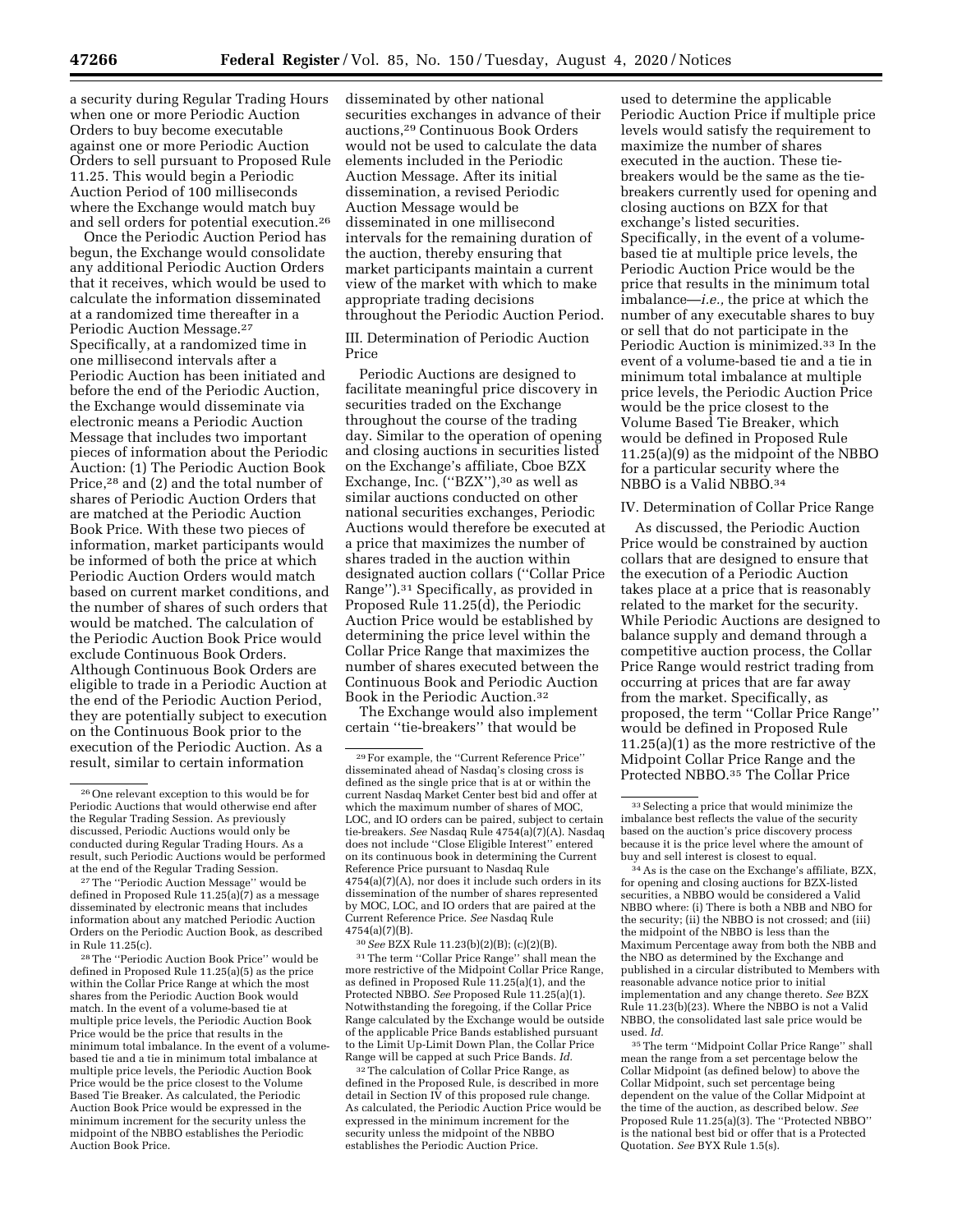Range would be similar to the auction collars used today for BZX's opening and closing processes, with important differences to account for the fact that Periodic Auctions would be subject to the requirements of the Rule 611 of Regulation NMS (''Order Protection Rule'') and the Plan to Address Extraordinary Market Volatility (the ''Limit Up-Limit Down'' or ''LULD'' Plan).

Specifically, Periodic Auctions would be subject to a Collar Price Range that is the more restrictive of the Midpoint Collar Price Range (described below) and the Protected NBBO. This implementation would therefore ensure that such Periodic Auctions are executed at a price that is consistent with the requirements of the Order Protection Rule as well as the additional protections provided by auction collars that are similar to those currently used by the Exchanges' affiliate, BZX, for opening and closing auctions in that exchange's listed securities. For all Periodic Auctions, the Exchange would calculate a Midpoint Collar Price Range to establish an upper and lower bound for the execution of such auctions. The Midpoint Collar Price Range would mirror the collars currently established for use in BZX auctions, and would be defined in Proposed Rule 11.25(a)(3) as the range from a set percentage below the Collar Midpoint to above the Collar Midpoint,36 such set percentage being dependent on the value of the Collar Midpoint at the time of the auction. Specifically, the Collar Price Range would be determined as follows: (1) Where the Collar Midpoint is \$25.00 or less, the Collar Price Range would be the range from 10% below the Collar Midpoint to 10% above the Collar Midpoint; (2) where the Collar Midpoint is greater than \$25.00 but less than or equal to \$50.00, the Collar Price Range would be the range from 5% below the Collar Midpoint to 5% above the Collar Midpoint; and (3) where the Collar Midpoint is greater than \$50.00, the Collar Price Range would be the range from 3% below the Collar Midpoint to 3% above the Collar Midpoint. Finally, all Periodic Auctions would be conducted during Regular Trading Hours and therefore would be subject to the requirements of the LULD Plan. Generally, the LULD Plan sets forth procedures that provide for market-wide limit up-limit down requirements to prevent trades in individual NMS

Stocks from occurring outside of specified Price Bands. Consistent with the requirements of the LULD Plan, the Exchange would not execute Periodic Auctions at a price that is outside of the applicable Price Bands. Thus, if the Collar Price Range calculated by the Exchange would be outside of the applicable Price Bands established pursuant to the LULD Plan, the Collar Price Range would be capped at such Price Bands.

### V. Priority and Execution of Orders

As discussed, Periodic Auction Orders and Continuous Book Orders that are executable at the end of the Periodic Auction Period would be executed at the Periodic Auction Price determined pursuant to Proposed Rule 11.25(d). Such orders would be executed in accordance with Proposed Rule 11.25(e), which describes the allocation model for Periodic Auctions. Generally, the allocation model described in this rule is intended to encourage active participation of Periodic Auction Orders, including participation of larger orders, while ensuring that Continuous Book Orders are also able to participate in resulting executions, as appropriate, in order to encourage continued liquidity on the Continuous Book. First, any displayed Continuous Book Orders that are executable at the Periodic Auction Price would be executed in price/time priority, thereby encouraging the continued submission of displayed orders. Second, after any displayed Continuous Book Orders have been executed, the Exchange would execute any Periodic Auction Orders that are executable at the Periodic Auction Price. Since Periodic Auctions are designed, in part, to facilitate the execution of larger orders, such Periodic Auction Orders would be executed in size/time priority, beginning with the largest order. Finally, any non-displayed Continuous Book Orders that are executable at the Periodic Auction Price would be executed pursuant the normal price-time priority allocation used for the execution of orders on the Continuous Book, as provided in BYX Rule 11.9(a)(2)(B). All Match Trade Prevention modifiers, as defined in BYX Rule 11.9(f), would be ignored as it relates to executions occurring during a Periodic Auction.

VI. Regulatory and Other Considerations

The Exchange would also adopt rule language in the Interpretations and Policies to the proposed rule that describes how Periodic Auctions would be processed consistent with certain other regulatory obligations, including

obligations related to member conduct, or otherwise to ensure transparent handling in certain specified circumstances. These rules would provide additional clarity and transparency to members and investors with respect to how the Exchange would process Periodic Auctions consistent with relevant obligations under the Exchange Act, or as otherwise necessary or appropriate to maintain a fair and orderly market on the Exchange.

First, as explained in Interpretations and Policies .01 to Proposed Rule 11.25, the Exchange would not conduct Periodic Auctions during a trading halt when such trading is prohibited. If a symbol is halted prior to the execution of a Periodic Auction that has already been initiated pursuant to Proposed Rule 11.25(c), the Periodic Auction would be immediately cancelled without execution, consistent with applicable limitations on trading during a halt.

Second, as explained in Interpretations and Policies .02 to Proposed Rule 11.25, a Periodic Auction would not be initiated during a Crossed Market. If the market becomes crossed during a Periodic Auction that has already been initiated pursuant to Proposed Rule 11.25(c), and remains crossed at the end of the Periodic Auction Period, the Periodic Auction would be cancelled without execution.37 If the market subsequently becomes uncrossed, resting Periodic Auction Orders may trigger a Periodic Auction pursuant to Rule 11.25(c).

Third, Interpretations and Policies .03 to Proposed Rule 11.25 would detail the proposed handling of orders consistent with Regulation SHO. As proposed, all short sale orders designated for participation in the Periodic Auction would have to be identified as ''short'' or ''short exempt'' pursuant to Rule 11.10(a)(5). Rules 201(b)(1)(i) and (ii) of Regulation SHO generally requires that trading centers such as the Exchange establish, maintain, and enforce written policies and procedures reasonably designed to: (i) Prevent the execution or display of a short sale order of a covered security at a price that is less than or equal to the current national best bid if the price of that covered security decreases by 10% or more from the covered security's closing price; and (ii) impose this price restriction for the remainder of the day and the following

<sup>36</sup>The Collar Midpoint would be the Volume Based Tie Breaker for all Periodic Auctions. As discussed later in this proposed rule change, the Volume Based Tie Breaker would generally be the midpoint of the NBBO, except where there is no Valid NBBO.

<sup>&</sup>lt;sup>37</sup>The Exchange would not immediately cancel the auction as crossed markets are typically shortlived and the market may no longer be crossed at the end of the Periodic Auction Period, in which case the Exchange could successfully execute the auction.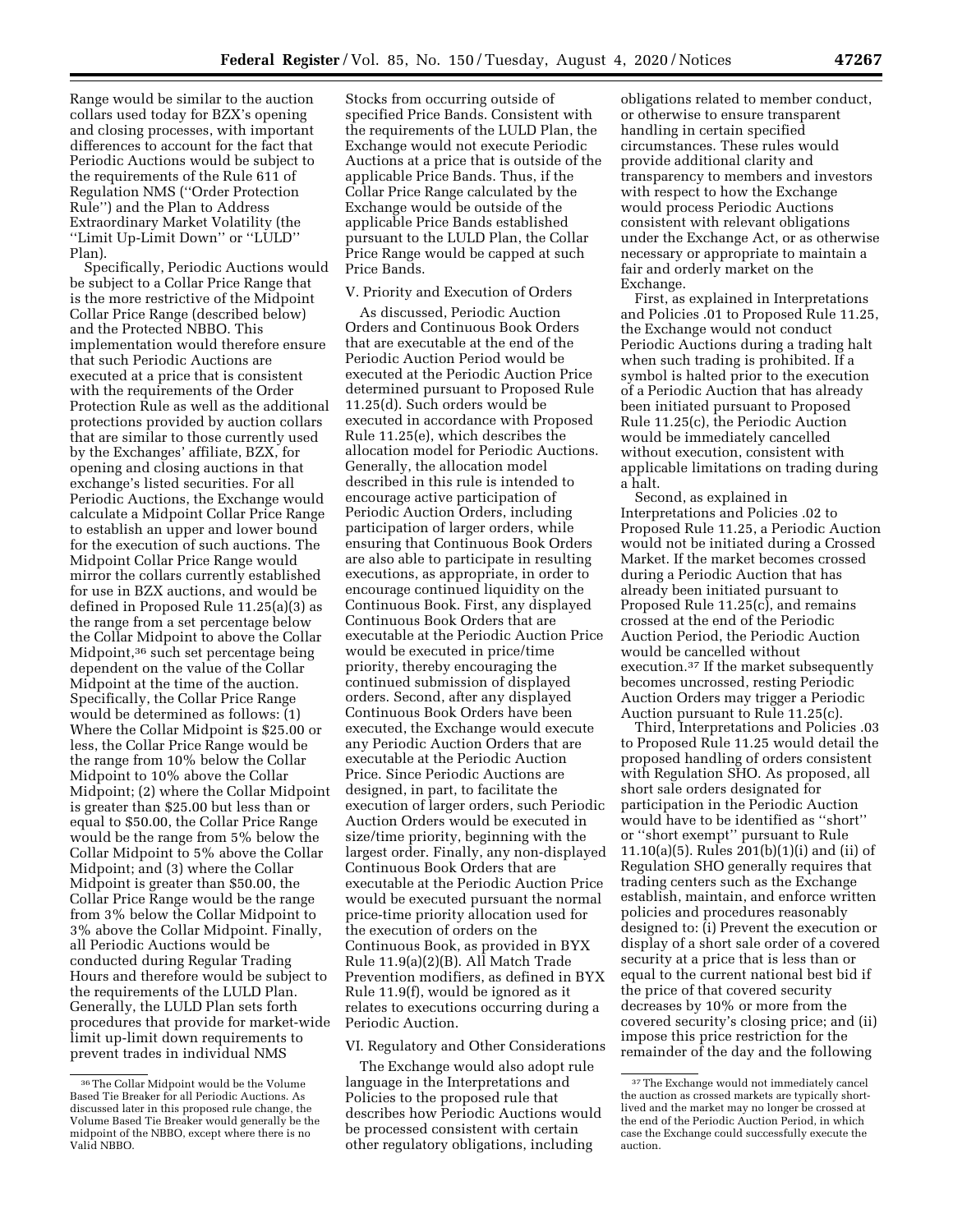day. So as to maintain compliance with Rule 201 of Regulation SHO, the Exchange would only execute short sale orders (*i.e.,* those not marked short exempt) if the execution would take place at a permissible price pursuant to Regulation SHO. Specifically, if a security is in a short sale circuit breaker, orders marked short will only trade in a Periodic Auction if the Periodic Auction Price determined pursuant to Rule 11.25(d) is above the national best bid.38

Finally, Interpretations and Policies .04 to Proposed Rule 11.25 would describe member conduct obligations with respect to the entry of Periodic Auction Orders. As proposed, Periodic Auction Orders must be entered with the intent to participate in Periodic Auctions. A pattern or practice of submitting orders for the purpose of disrupting or manipulating Periodic Auctions, including entering and immediately cancelling Periodic Auction Orders, would be deemed conduct inconsistent with just and equitable principles of trade. The Exchange would conduct surveillance to ensure that Users do not inappropriately enter Periodic Auction Orders for impermissible purposes, such as to gain information about other Periodic Auction Orders that are resting on the Periodic Auction Book, or otherwise disrupting or manipulating Periodic Auctions.

### 2. Statutory Basis

The Exchange believes the proposed rule change is consistent with the requirements of Section 6(b) of the Act,39 in general, and Section 6(b)(5) of the Act,40 in particular, in that it is designed to remove impediments to and perfect the mechanism of a free and open market and a national market system, to promote just and equitable

principles of trade, and, in general, to protect investors and the public interest and not to permit unfair discrimination between customers, issuers, brokers, or dealers. Specifically, the Exchange believes that the proposed rule change is consistent with the protection of investors and the public interest as it would facilitate improved price formation and provide additional execution opportunities for investors, particularly in thinly-traded or other securities that may suffer from limited liquidity.

As mentioned in the purpose section of this proposed rule change, the Exchange believes that its proposed introduction of Periodic Auctions is responsive to the Statement that the Commission issued in October 2019 to address market quality concerns in thinly-traded securities.41 Specifically, the Periodic Auction proposal is designed to improve liquidity and price formation in such thinly-traded securities, while also allowing the Exchange to better compete with offexchange venues that currently offer features that investors may find beneficial for sourcing liquidity when displayed liquidity in the public markets is more scarce. Cboe offered its thoughts in response to the Statement in a comment letter submitted to the Commission on December 20, 2019. As stated in that comment letter, Cboe believes that innovation by national securities exchanges, rather than potentially harmful regulatory changes that favor a limited segment of the market, is what is ultimately needed to facilitate better market quality in thinlytraded securities. The Exchange believes that Periodic Auctions, as designed, are such an innovation.

Periodic Auctions would supplement existing opening and closing auctions by consolidating buy and sell interest in a price forming auction when investors seek liquidity during the course of the trading day. Although liquidity is frequently available in size around the open and close of trading, liquidity may be more limited intraday. Thus, investors looking to trade in size may have issues getting their orders filled during the trading day, or may receive inferior execution quality due to the

market impact of trading larger blocks of equity securities in a market with limited liquidity. As proposed, Periodic Auctions would allow the Exchange to consolidate volume from market participants, thereby increasing the liquidity available to investors. By creating a deeper pool of liquidity for the intraday execution of orders, including block-sized liquidity, the Exchange believes that members and investors would be able to secure better quality executions. In addition, Periodic Auctions would perform an important price discovery function, which the Exchange believes may be particularly valuable in thinly-traded securities that often trade with significantly wider spreads that negatively impact the ability for investors to ascertain market value.42 The proposed introduction of Periodic Auctions would therefore contribute to a fair and orderly market in equity securities traded on the Exchange.

The Exchange's affiliate, Cboe Europe, has had a successful history with periodic auctions in the European equities market, and the proposed introduction of Periodic Auctions for the trading of U.S. equity securities is based, in part, on the successful implementation of a similar product offered by Cboe Europe. As illustrated in Chart A, Cboe Europe's periodic auction book has grown to about 2%– 2.5% of notional value traded on European equities exchanges since its introduction in October 2015. Indeed, such periodic auctions now account for an average daily value traded (''ADVT'') of about  $E1$  billion, with two months in Q1 2020 actually exceeding this threshold, reflecting the value that this offering has provided to market participants that trade European equities.

Chart A: Average Daily Value Traded in Cboe Europe Periodic Auctions

<sup>38</sup>This restriction would not apply to orders marked short exempt, which are exempted from these restrictions pursuant to Rule 201(b)(1)(iii)(B) of Regulation SHO. Rule 201(b)(1)(iii)(B) of Regulation SHO provides that the policies and procedures required by the rule must be reasonably designed to permit the execution or display of a short sale order of a covered security marked ''short exempt'' without regard to whether the order is at a price that is less than or equal to the current national best bid.

<sup>39</sup> 15 U.S.C. 78f(b).

<sup>40</sup> 15 U.S.C. 78f(b)(5). 41*See* supra note 4.

<sup>42</sup>*See* Letter from Adrian Griffiths, supra note 5, which illustrates the wider spreads that often impact trading in thinly-traded securities. The Exchange believes that Periodic Auctions would improve price discovery in securities that tend to trade with wider spreads. As explained in that letter, volume in thinly-traded securities often migrates to off-exchange venues where market participants can trade without publicly displaying their orders and while potentially minimizing market impact.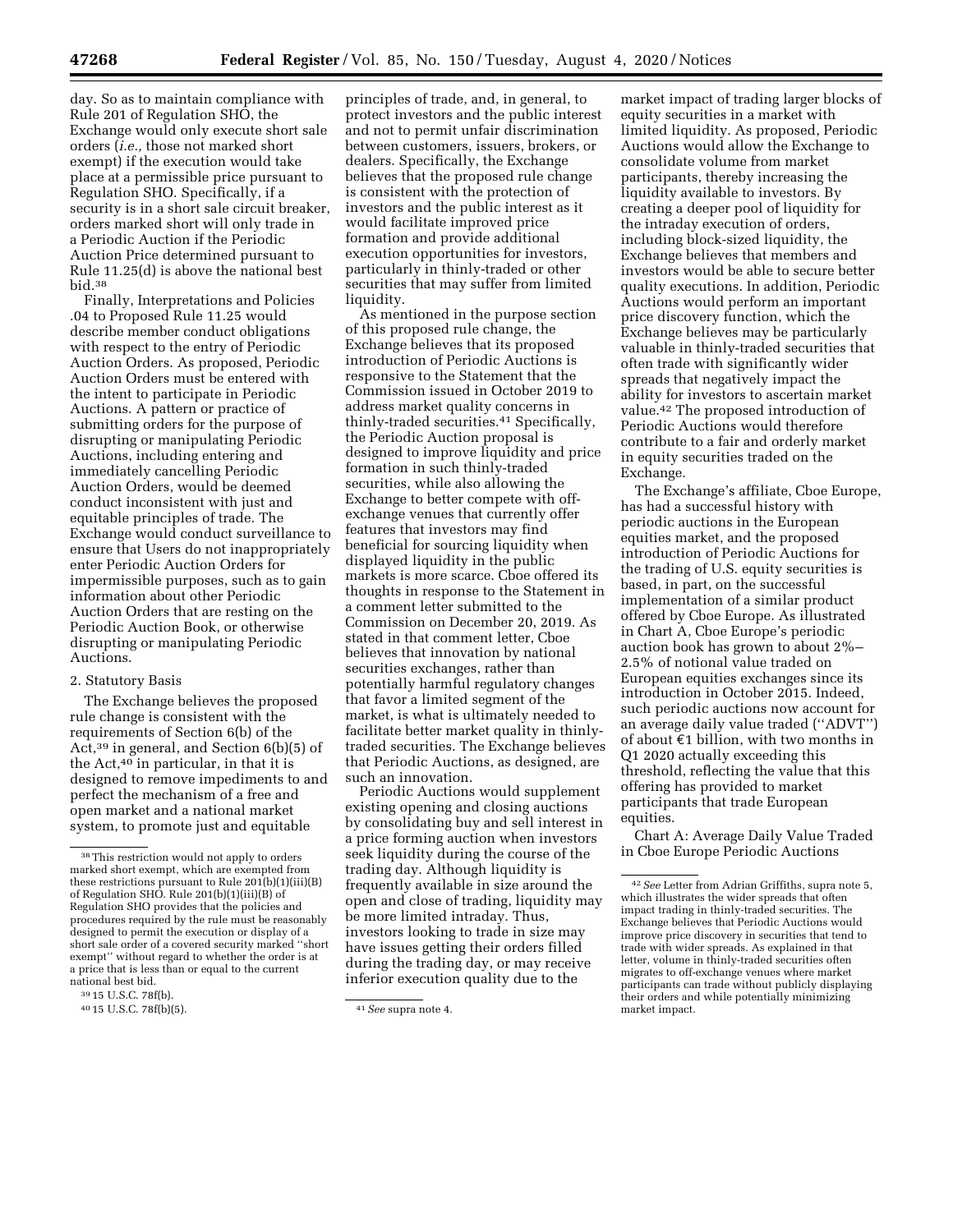**Chart A: Average Daily Value Traded in Cboe Europe Periodic Auctions** 



CHART B—CBOE EUROPE PERIODIC AUCTION STATISTICS

| Month   | Periodic auction value traded |                | Periodic<br>auction                                                 |
|---------|-------------------------------|----------------|---------------------------------------------------------------------|
|         | Total monthly                 | Average daily  | market<br>share<br>% notional value<br>traded on<br>exchanges in EU |
| Jan-20  | €19,266,389,823               | €875,883,628   | 2.42                                                                |
|         | €24,377,313,487               | €1,218,865,674 | 2.52                                                                |
|         | €36,933,642,050               | €1,678,801,911 | 2.46                                                                |
| Apr-20  | €18,370,457,305               | €918,522,865   | 2.33                                                                |
|         | €15,993,488,255               | €761,594,679   | 2.13                                                                |
| .Jun–20 | €18,221,339,811               | €828,242,719   | 1.91                                                                |

This growth in Cboe Europe's periodic auction offering has promoted price improvement opportunities, with an analysis of periodic auctions conducted by Cboe Europe for Q1 2020 showing such periodic auctions trading about 85% of value traded at the midpoint. Although the Exchange recognizes that there are important differences in market structure between the U.S. and European equities markets, as well as relevant design differences between the two products, the Exchange believes that U.S. investors may receive similar benefits from its proposed introduction of Periodic Auctions. Moreover, the Exchange believes that such innovation should take preference over other regulatory approaches that may impede future innovation. As discussed in detail in the paragraphs that follow, Periodic Auctions are designed to improve the investor experience for market participants that trade U.S. equities, and the Exchange believes that this product may therefore contribute to a free and open market and national market system.

The Exchange believes that it is consistent with the protection of investors and the public interest to introduce Periodic Auction Only Orders and Periodic Auction Eligible Orders to facilitate trading in the Periodic Auctions. Use of these order types would be voluntary, and market participants would be able to determine whether and how to participate in Periodic Auctions using these order types. Specifically, while both forms of Periodic Auction Orders would be eligible to initiate Periodic Auctions, Periodic Auction Only Orders would allow firms to indicate that they are seeking liquidity solely in Periodic Auctions, while Periodic Auction Eligible Orders would allow firms to also seek liquidity on the Continuous Book before and after the execution of a Periodic Auction. The Exchange believes that it is appropriate to offer these two methods of initiating Periodic Auctions so that market participants can decide whether to use Periodic Auctions as the sole means of sourcing liquidity, or as an additional means of accessing

liquidity if an order entered onto the Continuous Book has not been executed.

Periodic Auction Only Orders would provide a means for Users to indicate that they solely wish to have their order executed in a Periodic Auction. Since Periodic Auctions would only take place during the Regular Trading Session, Periodic Auction Only Orders would be accepted with a time-in-force of RHO (either during or outside of Regular Trading Hours), or IOC (solely during Regular Trading Hours). If entered with a time-in-force of IOC, a Periodic Auction Only Order would also have to be entered with an instruction to ''lock-in'' the order to avoid situations where a Periodic Auction Only Order initiates an auction and then is immediately cancelled prior to the execution of that auction. Periodic Auction Only Orders are not eligible to trade on the Continuous Book and therefore must include instructions that would allow the order to be executed in a Periodic Auction. The requirement to ''lock-in'' the order during the course of a Periodic Auction if the order is marketable at the Periodic Auction Book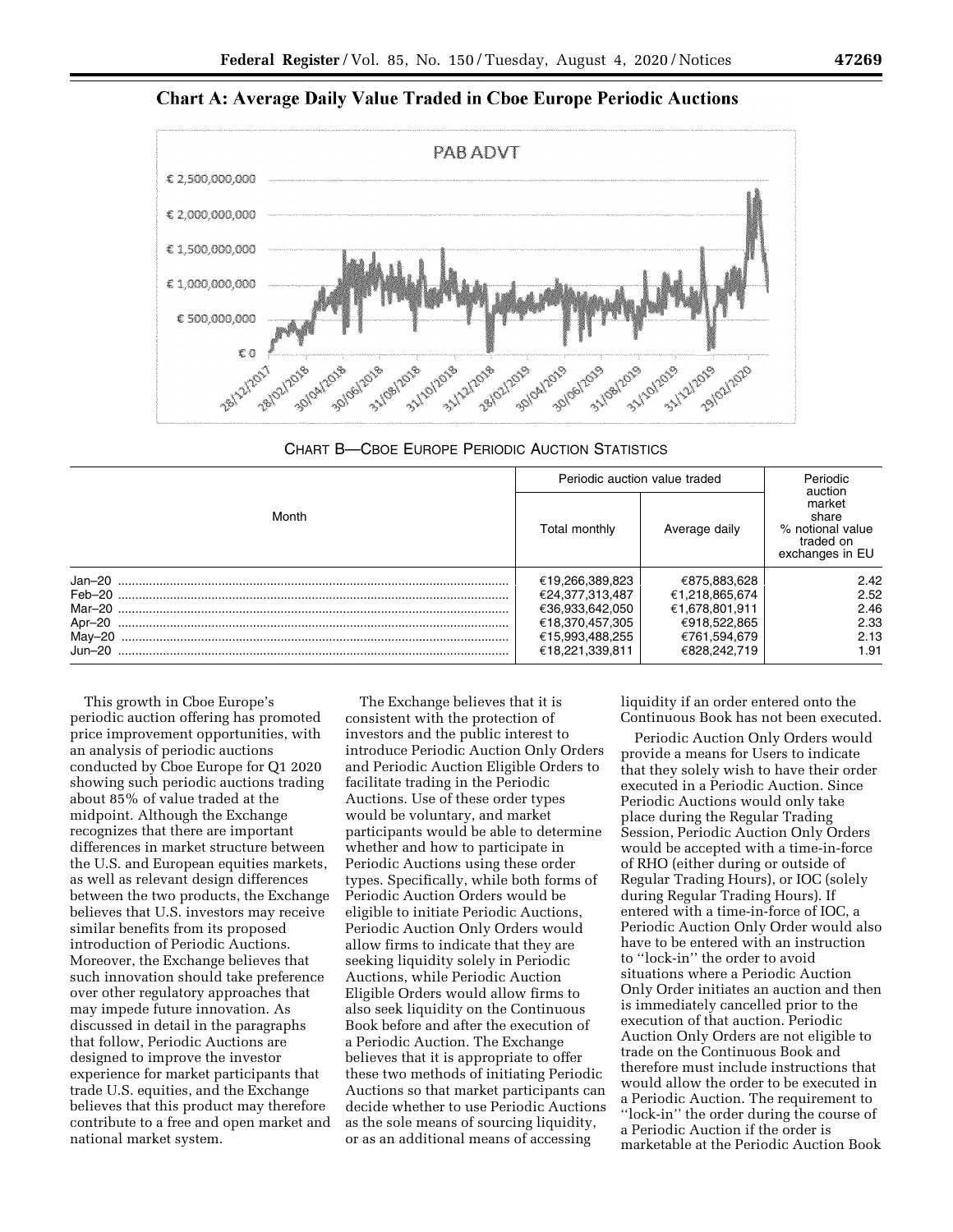Price is designed to allow a User to specify that they are only interested in participating in a Periodic Auction if they can do so immediately, while ensuring that they are actually eligible to participate in the execution of that auction, if possible. Without this requirement, a Periodic Auction could be initiated even though the order responsible for initiating that auction, by its terms, would not be eligible to participate at the end of the Periodic Auction Period, which would potentially be to the detriment both of the User entering the order and any Users that submitted contra-side orders to trade with it under the assumption that such interest was available. The Exchange believes that the proposed requirements would benefit Users that are looking for a speedy execution in Periodic Auctions, while also ensuring that Periodic Auction Only Orders entered with a time-in-force of IOC can trade at the end of the Periodic Auction Period.

The Exchange would also allow Users to include certain specified instructions on their Periodic Auction Only Orders. Specifically, such orders would be accepted with minimum execution quantity and pegging instructions. The Exchange believes that the Periodic Auction Only Order may be particularly valuable for market participants that have larger orders to be executed in Periodic Auctions that they may not be willing expose for trading in the continuous market. As illustrated in Cboe's commenter letter in response to the Commission's statement on thinlytraded securities,<sup>43</sup> liquidity is often more limited in these securities, and as such market participants often look to off-exchange venues that may be able to meet their liquidity needs without displaying orders in the public market, thereby limiting the market impact of their trading activity. The Exchange believes that market participants that are looking for liquidity in size may find Periodic Auctions to be a valuable means of sourcing needing liquidity without the potential risks of displaying their orders for execution.

Given the potential benefits to larger orders, the Exchange would permit Users to specify a minimum execution quantity for their Periodic Auction Only Orders. A Periodic Auction Only Order entered with a minimum execution quantity would be executed in a Periodic Auction only if the minimum size specified can be executed against one or more contra-side Periodic

Auction Orders.<sup>44</sup> The Exchange offers a Minimum Quantity Order on the Continuous Book today. The proposed instruction that could be attached to a Periodic Auction Only Order is similar to the current Minimum Quantity Order but would only permit the default handling of that order type, and would not allow a member to alternatively specify that the minimum quantity condition be satisfied by each individual contra-side order. Periodic Auction Eligible Orders and Continuous Book Orders entered as Minimum Quantity Orders would be subject to a similar restriction.

In addition, in light of the fact that market participants often value midpoint executions, or may wish to receive executions at other prices based on the applicable national best bid or offer (''NBBO''), the Exchange would also allow Users to enter a pegging instruction for such orders. Periodic Auction Only Orders would therefore accommodate instructions that the order is to be pegged to either the midpoint or same side of the market. As is the case for orders entered for trading on the Continuous Book, Periodic Auction Only Orders entered with a primary peg instruction would be pegged to the NBBO, with or without an offset, provided that only aggressive offsets would be permitted given the fact that Periodic Auctions would be restricted to trading within the Protected NBBO and would not be eligible to trade at inferior prices. Although the Exchange would not generally offer special order handling instructions for Periodic Auction Only Orders, the Exchange believes that midpoint and primary peg instructions, as described, would allow Users to more accurately capture their trading intent, and may therefore promote more active use of Periodic Auctions as a means of sourcing liquidity for such orders.

With respect to Periodic Auction Eligible Orders, the Exchange would allow Users to include an instruction on non-displayed orders entered to trade on the Continuous Book that would allow such orders to initiate a Periodic Auction if executable against contraside Periodic Auction Orders. The Exchange would not allow Users to enter displayed orders as Periodic

Auction Eligible Orders as such Periodic Auction Eligible Orders would not be available for execution during an ongoing Periodic Auction. As a result, displayed orders, which are disseminated to the market and subject to firm quote requirements under Rule 602(b)(2) of Regulation NMS,45 would not be able to be entered as Periodic Auction Eligible Orders. However, such displayed orders could still participate in Periodic Auctions as Continuous Book Orders, and would receive execution priority when executed in that manner.

As discussed in the purpose section of the proposed rule change, the time-inforce included on a Periodic Auction Eligible Order would need to allow the order to remain executable during the course of a Periodic Auction. The Exchange has therefore proposed to: (1) Only allow IOC orders to be entered as Periodic Auction Eligible Orders if such orders include an instruction not to cancel the order during a Periodic Auction Period; and (2) disallow FOK orders from being entered as Periodic Auction Orders. The Exchange believes that both of these requirements are consistent with just and equitable principles of trade as they are designed to ensure that a Periodic Auction Eligible Order, which as discussed would be eligible for the initiation of a Periodic Auction, would not be prevented from participating in the eventual execution of such Periodic Auction due to a time-in-force that contemplates the order either being executed or cancelled immediately on entry. As discussed with respect to Periodic Auction Only Orders, without this requirement, a Periodic Auction could be initiated even though the order responsible for initiating that auction, by its terms, would not be eligible to participate at the end of the Periodic Auction Period, which would potentially be to the detriment both of the User entering the order and any Users that submitted contra-side orders to trade with it under the assumption that such interest was available. Nevertheless, the Exchange believes that some Users may find it valuable to enter IOC orders as Periodic Auction Eligible Orders. Although such Users may be looking for a speedy execution, and would therefore generally prefer an execution on entry, or not at all, they may be willing to wait 100 milliseconds for a potential execution in a Periodic Auction, instead of having the order cancelled immediately. The Exchange would therefore allow Users to signal their intent to trade in this manner by

<sup>43</sup>*See* Letter from Adrian Griffiths, supra note 5.

<sup>44</sup>The Exchange notes that in rare circumstances, the inclusion of a minimum execution quantity on one or more Periodic Auction Orders and/or Continuous Book Orders may result in the Exchange being unable to process a Periodic Auction in a timely manner. To prevent potential capacity and/or performance issues that may impact both the execution of the auction, as well as trading on Continuous Book, in such an event the Exchange would cancel the auction after a specified number of attempts. 45*See* 17 CFR 242.602(b)(2).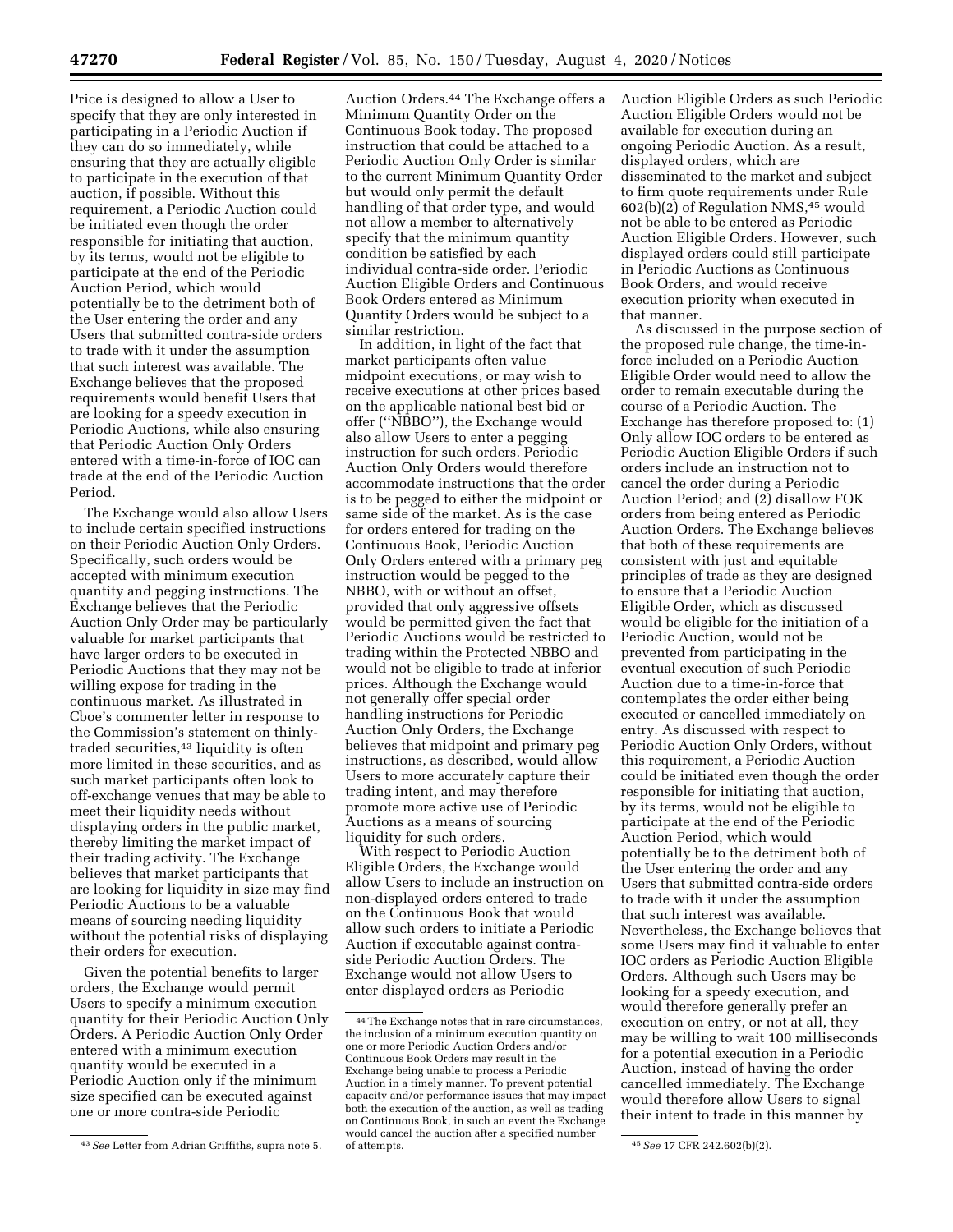entering the IOC order with an instruction that it should not be cancelled during a Periodic Auction. If entered in this manner, a Periodic Auction Eligible Order may trade immediately on entry on the Continuous Book, or may alternatively participate in a Periodic Auction, subject to cancellation no later than the end of any Periodic Auction Period. The Exchange does not anticipate the same use case for FOK orders, which contain an additional condition that requires the order to be executable in full, and would therefore restrict their ability to

be entered as Periodic Auction Eligible

Orders. The Exchange would also not accept Mid-Point Peg Orders entered as Periodic Auction Eligible Orders if the Mid-Point Peg Order is entered with an instruction to not execute when the NBBO is locked. If the Exchange permitted Mid-Point Peg Orders with this instruction to be entered as Periodic Auction Eligible Orders, those orders could initiate a Periodic Auction but would not be available for the auction's eventual execution if the market subsequently becomes locked at that time. The Exchange believes that the proposed handling is consistent with just and equitable principles of trade as the Exchange wishes to avoid the potential for such orders to initiate a Periodic Auction that may ultimately not execute due to the inclusion of this condition. Periodic Auction Eligible Orders are designed to initiate Periodic Auctions and may encourage other Users to enter orders that could participate in the auction's execution. As a result, the Exchange believes that such orders should reflect trading interest that does not include unnecessary conditions. Users that wish to use Mid-Point Peg Orders with this instruction would still be eligible to participate in Periodic Auctions as Continuous Book Orders, which are able to participate in the eventual execution of a Periodic Auction, but would not initiate such auctions.

Similar to the proposed handling of Periodic Auction Only Orders, the Exchange would allow Periodic Auction Eligible Orders to be entered as Minimum Quantity Orders, but would only permit such orders to be entered with the default handling of that instruction. That is, Minimum Quantity Orders entered as Periodic Auction Eligible Orders would execute only if the minimum size specified can be executed against one or more contraside Periodic Auction Orders or Continuous Book Orders. Although the Exchange does offer an alternative instruction that permits the User to

request that the Exchange only execute the order against a single contra-side order, such handling is designed primarily for use on the Continuous Book, and would complicate the execution of Periodic Auctions.46 For similar reasons, Minimum Quantity Orders are excluded from the Exchange's opening process for securities traded pursuant to unlisted trading privileges. However, as discussed, the Exchange believes that Users participating in Periodic Auctions may value the ability to specify a minimum quantity, and the Exchange has therefore proposed to allow such functionality for Periodic Auction Eligible Orders so long as the User is willing for those orders to be executed against one or more contra-side orders. The Exchange believes that this strikes the right balance between allowing Users to ensure that they only trade in a Periodic Auction if their minimum quantity criteria can be met, while excluding instructions that could unnecessarily complicate the execution of Periodic Auctions.

In addition, the Exchange would specify handling for Discretionary Orders, Pegged Orders, and Mid-Point Pegged Orders that are entered as Periodic Auction Eligible Orders. Including this information in the rule would increase transparency around the operation of the Exchange and ensure that Users are properly informed about how orders with these instructions would be handled in Periodic Auctions. The same handling is currently applied to the Exchange's opening process for securities traded pursuant to unlisted trading privileges, and treating these orders in the same manner for purposes of Periodic Auctions would ensure a consistent and familiar experience for market participants that enter such orders on the Exchange. The Exchange therefore believes that these proposed rules are consistent the maintenance of a fair and orderly market.

The Exchange also believes that it is consistent with just and equitable principles of trade to allow Continuous Book Orders, *i.e.,* orders that are not entered as either Periodic Auction Only Orders or Periodic Auction Eligible Orders, to participate in any Periodic Auction that results in an execution. Although Continuous Book Orders would not initiate a Periodic Auction, such orders would be eligible to participate in the resulting execution, thereby facilitating additional liquidity for those orders without disrupting their ability to trade normally during the course of the auction. Continuous Book

Orders would remain on the Continuous Book and subject to potential execution during a Periodic Auction Period, but would be included in the final determination of the Periodic Auction Price, and participate in any resulting execution. Although the Exchange believes that a number of Users may wish to use Periodic Auction Orders that are specifically designed for participation in Periodic Auctions and have the ability to initiate those auctions, the Exchange also believes that Periodic Auctions would be valuable to Users that wish primarily to trade on the Continuous Book but may be able to secure an execution in a Periodic Auction if possible. As a result, Continuous Book Orders would generally be eligible to trade in Periodic Auctions at the end of the auction process.

Such Continuous Book Orders would be subject to similar handling to Periodic Auction Eligible Orders that may also trade on the Continuous Book in addition to Periodic Auctions, including the same handling discussed above with respect to Discretionary Orders, Pegged Orders, and Mid-Point Peg Orders. The Exchange believes that this handling is consistent with just and equitable principles of trade as it would ensure consistent treatment of similar orders traded in Periodic Auctions. In addition, Continuous Book Orders that are entered as Minimum Quantity Orders would be subject to similar but not identical handling to Periodic Auction Eligible Orders. Given the value of Minimum Quantity Orders that include the alternative instruction that allows a User to specify that the minimum size specified be satisfied by each individual contra-side order, Users would continue to be able to use this instruction for trading on the Continuous Book. However, such orders, which would not be permitted to be entered as Periodic Auction Orders, would similarly not be able to participate in Periodic Auctions as Continuous Book Orders. Users that wish to include a minimum quantity on their orders could participate in Periodic Auctions as either Periodic Auction Only Orders, Periodic Auction Eligible Orders, or Continuous Book Orders, provided that for each of these order types, the order must be willing to trade against one or more contra-side orders. As discussed, the Exchange believes that this treatment is necessary in order to offer a minimum quantity instruction in an auction that pools interest and executes such interest at a single price.

The Exchange also believes that the proposed handling of Continuous Book

<sup>46</sup>*See* BYX Rule 11.23(a)(2).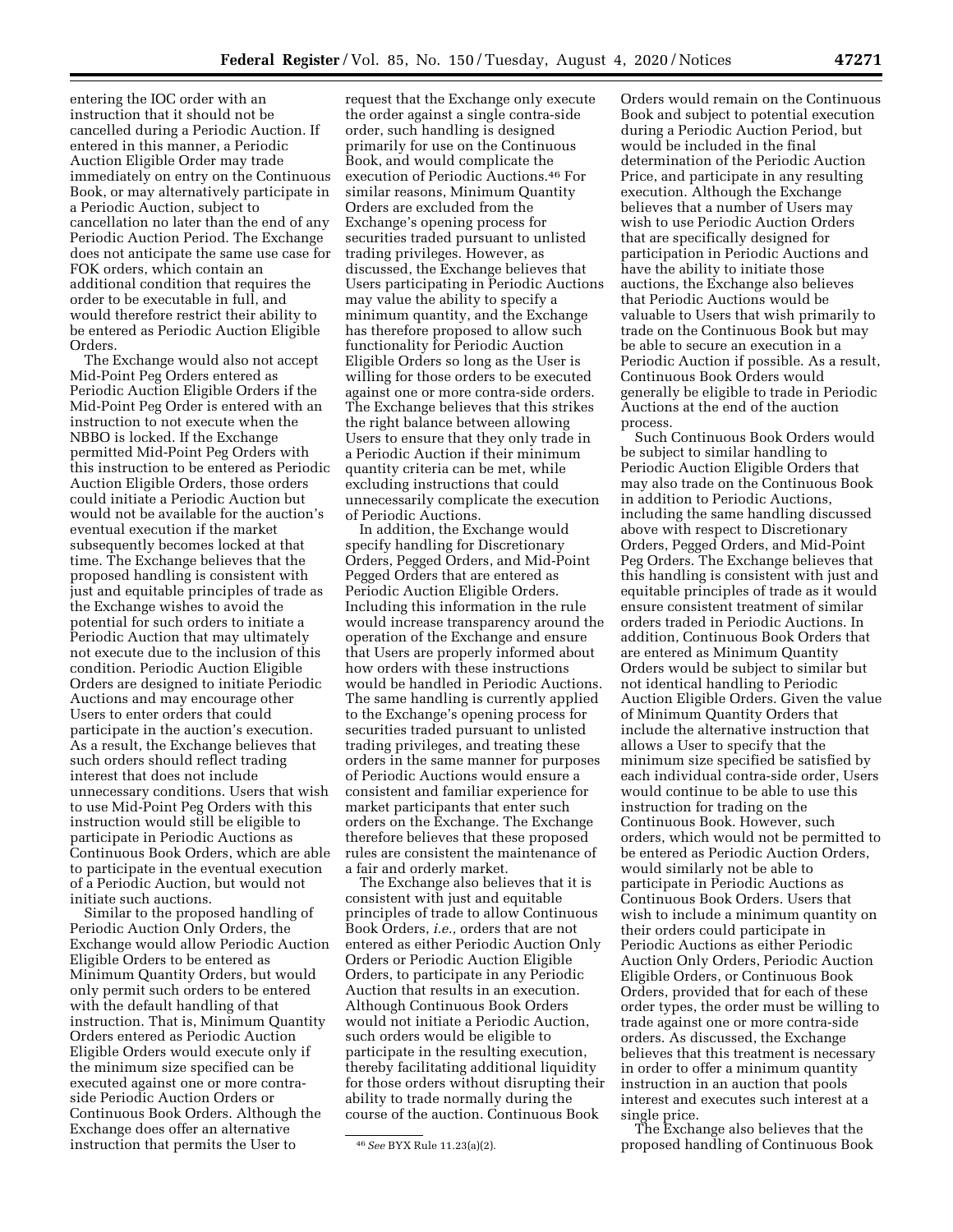Orders entered as Reserve Orders is consistent with the maintenance of a fair and orderly market as it will ensure a familiar and consistent experience for market participants that trade on the Exchange. Although Periodic Auction Eligible Orders must be non-displayed and therefore cannot be entered as a Reserve Order that, by rule, includes both a displayed portion and nondisplayed portion, the proposed handling for Continuous Book Orders is the same as the handling applied to the Exchange's opening process securities traded pursuant to unlisted trading privileges. Thus, similar to the treatment of Discretionary Orders, Pegged Orders, and Mid-Point Peg Orders, detailing the proposed handling of Reserve Orders would both increase operational transparency and ensure consistent and familiar treatment of similar orders on the Exchange.

Periodic Auctions would be initiated throughout Regular Trading Hours when Periodic Auction Orders entered by Users are executable against each other, thereby ensuring that the initiation of an auction is tied to demonstrated interest from both buyers and sellers in the security. Once the Exchange has matched two or more Periodic Auction Orders in this manner, a Periodic Auction Period of 100 milliseconds would begin to allow orders from additional market participants to participate in the execution of the Periodic Auction. To facilitate the pooling of Periodic Auction Orders during this period, the Exchange would publish information about the auction, including (1) an indicative Periodic Auction Book Price that reflects price at which the Periodic Auction could be executed, counting only Periodic Auction Orders and excluding Continuous Book Orders that may be subject to execution prior to the end of the Periodic Auction Period; and (2) the total number of shares of Periodic Auction Orders that are matched at the Periodic Auction Book Price. This information would be published beginning at a randomized time in one millisecond intervals, and would be refreshed in one millisecond intervals thereafter as additional orders are entered or cancelled, or other changes to market conditions are made that could impact the Periodic Auction Book Price. The Exchange believes that it is consistent with the protection of investors and the public interest to publish this information as it may inform potential trading in periodic auctions and encourage additional order flow to be entered to participate in such auctions. The Exchange also believes

that sending out the initial dissemination at a randomized time after Periodic Auction Orders have been matched would facilitate the operation of a fair and orderly market. This handling would allow additional Periodic Auction Orders received during this interim period to be pooled in the initial dissemination of auction information. In addition, since market participants would not know how much time is left in the Periodic Auction Period, firms would be incentivized to respond quickly with Periodic Auction Orders to participate in the Periodic Auction, rather than potentially waiting until the end of the auction, which may reduce the value of the information proposed to be disseminated to investors and may impact price discovery.

Once the 100 millisecond Periodic Auction Period has ended, the Exchange would calculate the execution price of the auction, *i.e.,* the Periodic Auction Price, and execute Periodic Auction Orders and Continuous Book Orders that are eligible to trade at that price. The Exchange believes that the proposed methodology for determining the Periodic Auction Price is consistent with just and equitable principles of trade. Generally, the proposed methodology for calculating the Periodic Auction Price is designed to allow Periodic Auctions to facilitate price discovery while maintaining important investor protections and assuring compliance with applicable regulations. Given the important price formation function of these auctions, the Exchange would use logic for pricing Periodic Auctions that largely mirrors the logic used by its affiliate, BZX, for opening and closing auctions in that exchange's listed securities.

Specifically, the Exchange would seek to execute Periodic Auctions at a price that maximizes the number of shares that can trade in the auction, subject to specified price collars that would limit executions at prices that are not reasonably related to the price of the security established by the market. The applicable price collars would also be based on the auction collars used for BZX opening and closing auctions, except that trading would be further limited by applicable LULD Price Bands and the Protected NBBO, as required pursuant to applicable regulatory requirements.47 Finally, the price

calculation would be subject to tiebreakers that are consistent with those used for BZX opening and closing auctions in situations where there is a volume-based tie at multiple price levels. These tie-breakers would help ensure the selection of a meaningful Periodic Auction Price by selecting the price that would minimize the potential imbalance between supply and demand, and then favoring prices closer to a Volume Based Tie Breaker that is generally the midpoint of the NBBO. In sum, the proposed calculation of the Periodic Auction Price would allow the Exchange to appropriately balance supply and demand in Periodic Auctions and facilitate robust price formation similar to opening and closing auctions.

After the Exchange determines the Periodic Auction Price, any Periodic Auction Orders or Continuous Book Orders that are eligible for execution at that price would be executed based on a special allocation methodology designed for use in Periodic Auctions. First, in order to continue to incentivize the entry of displayed orders on the Exchange, Continuous Book Orders that are displayed on the Continuous Book would be executed first in price/time priority. Although the Exchange is proposing to introduce Periodic Auctions to incentivize additional liquidity, the Exchange believes that it is important to continue to encourage the entry of displayed orders on the Continuous Book. Displayed orders entered in the public market contribute to price formation, and are used as a reference price for the execution of orders on other venues. As a result, the Exchange's proposal to introduce Periodic Auctions is designed to continue to encourage the entry of displayed orders that would both trade on the Continuous Book and simultaneously benefit from priority when executed in a Periodic Auction.

Second, after Continuous Book Orders displayed on the Continuous Book have been executed, Periodic Auction Orders would be executed in size/time priority. As previously noted, the Exchange believes that Periodic Auctions may be valuable for investors that are seeking liquidity in size. As a result, the priority methodology employed by the Exchange for Periodic Auction Orders would preference larger orders, which the Exchange believes may contribute to greater depth in Periodic Auctions. In turn, the liquidity provided by these larger orders would contribute to the execution of smaller orders that may

<sup>47</sup>As discussed in the purpose section of this proposed rule change, both the requirements of the LULD Plan and the Order Protection Rule apply to transactions executed during Regular Trading Hours. Although opening and closing auctions are generally exempt from these requirements, there are currently no exemptions that would apply to

Periodic Auctions that perform a similar role in facilitating price discovery.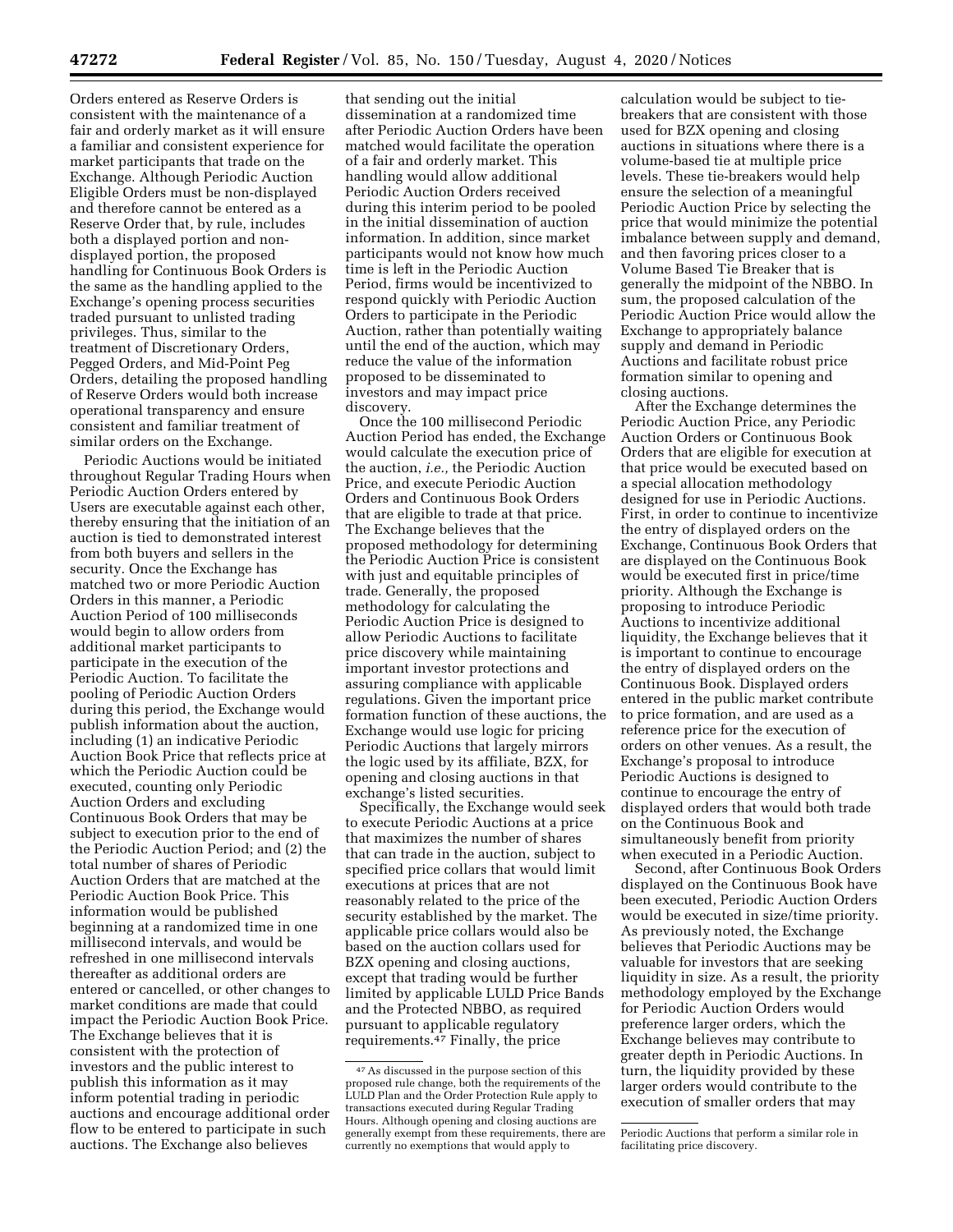also participate in Periodic Auctions, thereby facilitating the execution of all orders, both large and small, that seek liquidity in such auctions, and furthering execution opportunities for investors that trade on the Exchange.

Finally, non-displayed Continuous Book Orders would be executed last in priority. Unlike displayed orders entered on the Continuous Book, or Periodic Auction Orders that contribute to important pricing information disseminated to market participants during the course of a Periodic Auction, non-displayed orders entered on the Continuous Book do not contribute to pre-execution price formation.48 As a result, while these orders would be eligible to trade in Periodic Auctions, where they may benefit from additional execution opportunities, they would be subject to the lowest priority among Periodic Auction Orders and Continuous Book Orders. In addition, since these orders are not specifically seeking liquidity in Periodic Auctions, and would participate in Periodic Auctions solely as an additional source of liquidity, priority within this band would be determined based on the normal execution priority afforded to such orders on the Continuous Book. The Exchange believes that this approach is consistent with just and equitable principles of trade as it would ensure that non-displayed Continuous Book Orders receive the priority that they would normally be afforded for executions on the Continuous Book.

Similar to the Exchange's opening process for securities traded pursuant to unlisted trading privileges,<sup>49</sup> all Match Trade Prevention modifiers, as defined in BYX Rule 11.9(f), would be ignored as it relates to executions occurring during a Periodic Auction. The Exchange's Match Trade Prevention modifiers are designed to allow Users to better manage order flow and prevent certain undesirable executions on the Continuous Book. However, this functionality would complicate the execution of Periodic Auctions, where orders are pooled together and executed at a price that balances supply and demand in the auction. As a result, the Exchange believes that ignoring Match Trade Prevention modifiers in Periodic Auctions, similar to the handling currently used by the Exchange for its opening process, is consistent with the maintenance of a fair and orderly

market in securities traded in such Periodic Auctions.

In addition, the Exchange believes that the proposed language being codified in the Interpretations and Policies to the proposed rule is consistent with the Exchange Act and the rules and regulations adopted thereunder. As proposed, these rules would include language that identifies how Periodic Auctions would be conducted during a crossed market, and consistent with applicable regulatory requirements related to handling of trading halts and Regulation SHO. Such rules would also describe appropriate standards of member conduct, consistent with the Exchange's obligations under the Act to regulate and surveil its market. The proposed rules included in Interpretations and Policies .01–.03 would ensure that: (1) Periodic Auctions do not take place when their execution may be complicated by the existence of a crossed market that could interfere with the auction's price discovery function, or when such execution would not be permissible due to a trading halt in a security; <sup>50</sup> and (2) the execution in Periodic Auctions of any short sale orders that are not marked ''short exempt'' would only take place at a permissible price when the security is in a short sale circuit breaker pursuant to Rule 201 of Regulation SHO. Further, the proposed rules included in Interpretations and Policies .04 would provide additional guidance to Users with respect to conduct that would be considered inconsistent with just and equitable principles of trade. The Exchange intends to conduct appropriate surveillance of its members to ensure that their participation in Periodic Auctions is done in a manner that is consistent with such rules. As a result, these rules would ensure that orders Periodic Auctions would be processed in a manner that is consistent with applicable regulatory obligations and the maintenance of a fair and orderly market in securities traded on the Exchange.

In conclusion, the Exchange believes that the proposed rule change would enhance the experience of investors looking to access liquidity in the public market and fill an important role in the U.S. equities market where liquidity may be more limited outside of the open and close of trading. By introducing a

price forming auction for the aggregation and execution of buy and sell orders intraday, Periodic Auctions would increase execution opportunities available to investors. In turn, Periodic Auctions may improve trading outcomes for market participants that have trouble sourcing liquidity in the public markets today, including in thinly-traded securities where liquidity is often limited and trading often occurs on a number of off-exchange venues that can offer reduced market impact. As such, the Exchange believes that the proposed rule change would remove impediments to and perfect the mechanism of a free and open market.

#### *B. Self-Regulatory Organization's Statement on Burden on Competition*

The Exchange does not believe that the proposed rule change would impose any burden on competition that is not necessary or appropriate in furtherance of the purposes of the Act. Rather, the proposed rule change is designed to increase competition by introducing an additional mechanism for equities market participants to seek liquidity during the course of the trading day. Indeed, the proposed introduction of Periodic Auctions is a pro-competitive means of addressing the concerns that the Commission expressed in its Statement on thinly-traded securities. The proposal, which seeks to introduce innovative functionality on a nonprimary listing exchange, would allow competition, rather than regulatory intervention designed to limit competition (*e.g.,* through the suspension or termination of unlisted trading privileges), to improve market quality in thinly-traded and other securities.

The introduction of Periodic Auctions is designed to improve execution quality for investors sourcing liquidity during the trading day, and, in particular, those that are looking to trade in size, or are looking to access liquidity in thinly-traded or other securities where liquidity may be more scarce. Providing an additional mechanism for price forming orders to be executed would promote competition between venues that seek to execute this order flow, and provide market participants and investors with greater choice with respect to how they choose to source liquidity. The equities industry is fiercely competitive as the Exchange must compete with other equities exchanges and off-exchange venues for order flow. The proposal is both evidence of this competition, and would further enable the Exchange to compete effectively in this market.

<sup>48</sup>Non-displayed orders would contribute to price formation at the end of a Periodic Auction as they would be considered in the determination of the Periodic Auction Price.

<sup>49</sup>*See* BYX Rule 11.23(b).

<sup>50</sup>Although Rule 611(b)(4) of Regulation NMS provides an exception from the trade-through requirements of that rule for situations where a protected bid is crossed with a protected offer, the Exchange believes that market participants may not desire an execution in a Periodic Auction during periods when the market is crossed.